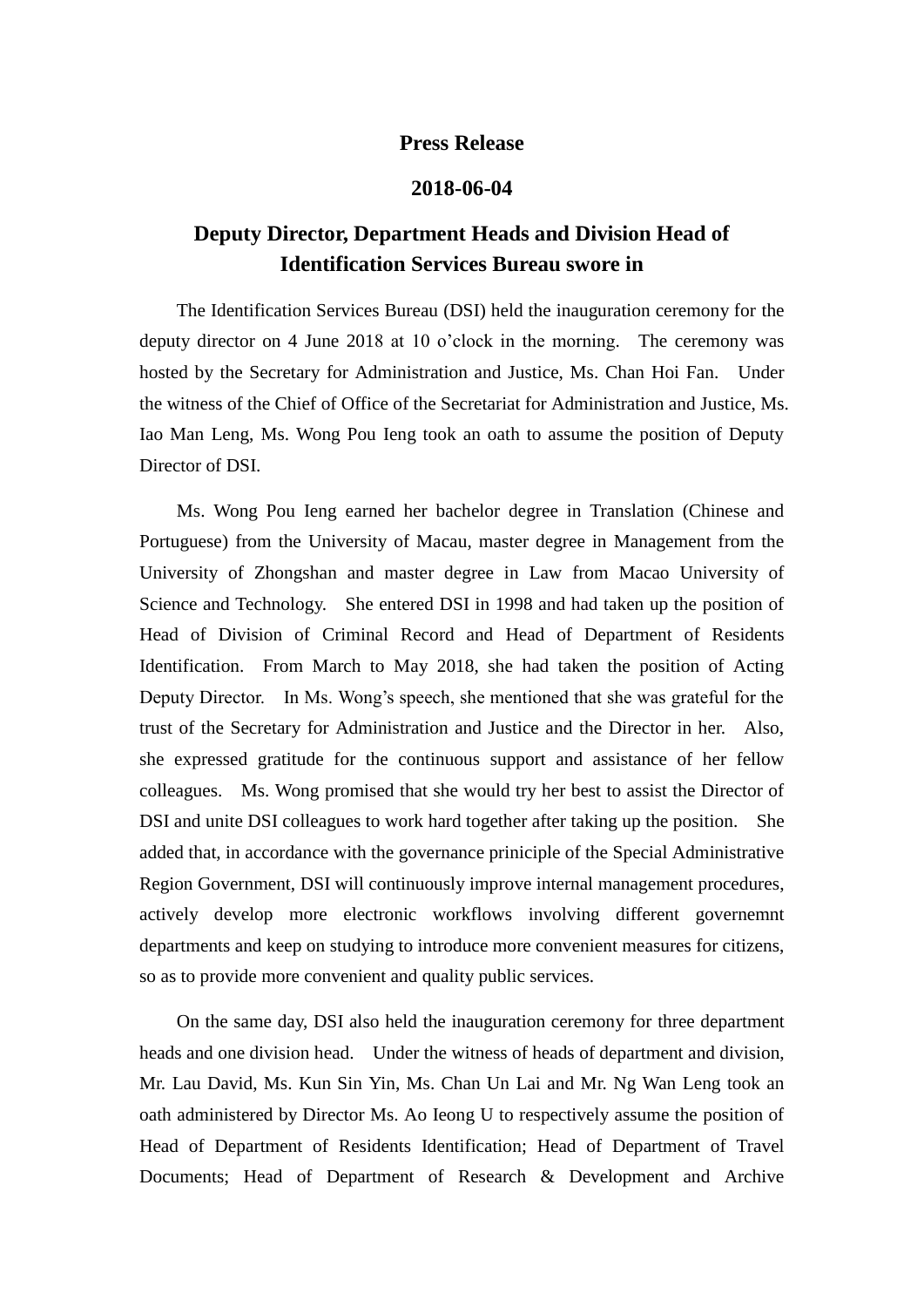Management; and Head of Division of Production and Archive Management.



Deputy Director of DSI, Ms. Wong Pou Ieng



Ms. Wong Pou Ieng took an oath to assume the position of Deputy Director of DSI  $(2<sup>nd</sup>$  on the right)